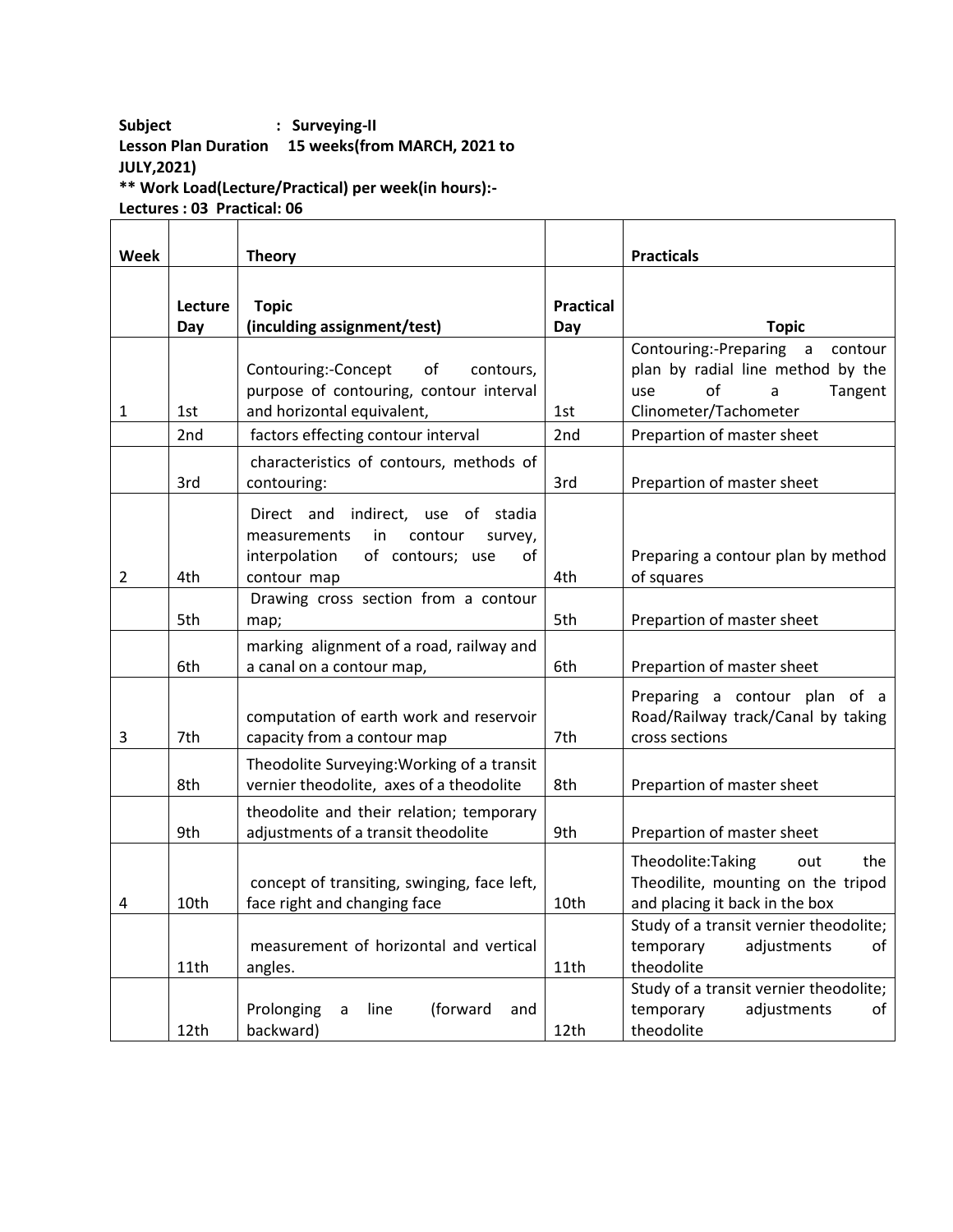| 5              | 13th | measurement of bearing of a line;<br>by included<br>traversing<br>angles<br>and<br>deflection angle method;            | 13th | Reading the vernier and working<br>out the least count, measurement<br>of horizontal angles by repetition<br>and reiteration methods                                         |
|----------------|------|------------------------------------------------------------------------------------------------------------------------|------|------------------------------------------------------------------------------------------------------------------------------------------------------------------------------|
|                | 14th | traversing by stadia measurement                                                                                       | 14th | Measurement of vertical angles and<br>use of tachometric tables                                                                                                              |
|                | 15th | theodolite triangulation,                                                                                              | 15th | Measurement of vertical angles and<br>use of tachometric tables                                                                                                              |
| 6              | 16th | Plotting<br>of<br>a<br>traverse;<br>concept<br>coordinate and solution of omitted<br>measurements (one side affected), | 16th | Exercise/viva-voice                                                                                                                                                          |
|                | 17th | theodolite<br>survey<br>in<br>and<br>errors<br>precautions taken to minimize them                                      | 17th | Measurement of magnetic bearing<br>of a line                                                                                                                                 |
|                | 18th | limits<br>of<br>precision<br>theodolite<br>in<br>traversing.                                                           | 18th | Measurement of magnetic bearing<br>of a line                                                                                                                                 |
| $\overline{7}$ | 19th | Height of objects - accessible and non-<br>accessible bases                                                            | 19th | Running a closed traverse with a<br>theodolite (at least five sides) and<br>its plotting                                                                                     |
|                | 20th | Tacho-metric surveying:-Tachometry,                                                                                    | 20th | Height of objects with and without<br>accessible bases                                                                                                                       |
|                | 21st | Instruments to be used in tachometry                                                                                   | 21st | Height of objects with and without<br>accessible bases                                                                                                                       |
| 8              | 22nd | methods of tachometry, stadia system of<br>tachometry,                                                                 | 22nd | Height of objects with and without<br>accessible bases                                                                                                                       |
|                | 23rd | general principles of stadia tachometry,                                                                               | 23rd | Exercise/viva-voice                                                                                                                                                          |
|                | 24th | general principles of stadia tachometry,                                                                               | 24th | Exercise/viva-voice                                                                                                                                                          |
| 9              | 25th | examples of stadia tachometry and<br>Numerical problems.                                                               | 25th | Exercise/viva-voice                                                                                                                                                          |
|                | 26th | Curves: Simple Circular Curve: Need and<br>definition of a simple circular curve;<br>Elements of simple circular curve | 26th | Curves:-Setting out of a simple<br>circular curve with given data by the<br>following methods a) Offsets from<br>chords<br>produced<br>b)<br>the<br>One<br>theodolite method |
|                | 27th | Degree of the curve, radius of the curve                                                                               | 27th | Curves:-Setting out of a simple<br>circular curve with given data by the<br>following methods a) Offsets from<br>chords<br>produced<br>b)<br>the<br>One<br>theodolite method |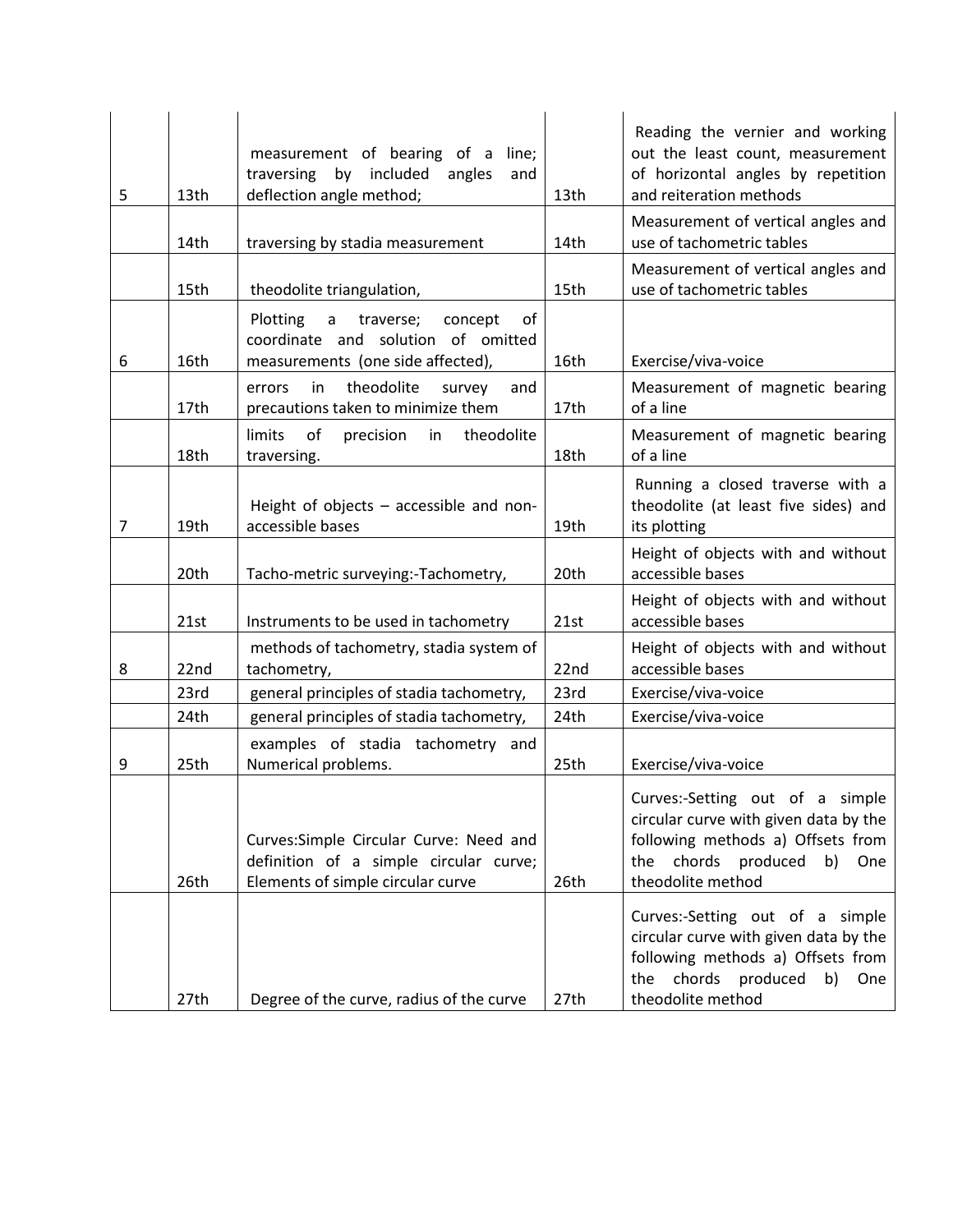| 10 | 28th | (Apex point), tangent point, length of<br>curve,                                                                                       | 28th | Curves:-Setting out of a simple<br>circular curve with given data by the<br>following methods a) Offsets from<br>the chords produced b) One<br>theodolite method |
|----|------|----------------------------------------------------------------------------------------------------------------------------------------|------|------------------------------------------------------------------------------------------------------------------------------------------------------------------|
|    | 29th | long chord deflection angle,                                                                                                           | 29th | Minor instruments:-Demonstration<br>and use of minor instruments like<br>Ceylon<br>Ghat Tracer, Tangent<br>Clinometer, Pantagraph, Abney level<br>etc            |
|    | 30th | long chord deflection angle,                                                                                                           | 30th | Minor instruments:-Demonstration<br>and use of minor instruments like<br>Ceylon Ghat Tracer, Tangent<br>Clinometer, Pantagraph, Abney level<br>etc               |
| 11 | 31st | Apex distance and Mid-ordinate. Setting<br>out of simple circular curve: By linear<br>measurements only: - Offsets from the<br>tangent | 31st | Use of planimeter for computing<br>areas                                                                                                                         |
|    | 32nd | Successive bisection of arcs - Offsets<br>from the chord produced                                                                      | 32nd | Use of planimeter for computing<br>areas                                                                                                                         |
|    | 33rd | b) By tangential angles using a theodolite                                                                                             | 33rd | Use of planimeter for computing<br>areas                                                                                                                         |
| 12 | 34th | b) By tangential angles using a theodolite                                                                                             | 34th | Exercise/viva-voice                                                                                                                                              |
|    | 35th | Revision/Assignment                                                                                                                    | 35th | of<br>digital<br>Demonstration<br>instruments through field visits to<br>Survey<br>of India<br>and<br>other<br>government agencies.                              |
|    | 36th | Revision/Assignment                                                                                                                    | 36th | of<br>Demonstration<br>digital<br>instruments through field visits to<br>Survey of India and<br>other<br>government agencies.                                    |
|    |      | Introduction to the use of Modern<br>Surveying equipment and techniques<br>such as:<br>a) EDM or Distomat b)                           |      |                                                                                                                                                                  |
| 13 | 37th | Planimeter                                                                                                                             | 37th | Total Station (only demonstrations).                                                                                                                             |
|    | 38th | c) Total station                                                                                                                       | 38th | Total Station (only demonstrations).                                                                                                                             |
|    | 39th | d) Introduction to remote sensing, GIS<br>and GP                                                                                       | 39th | Total Station (only demonstrations).                                                                                                                             |
| 14 | 40th | Minor Instruments:-Introduction and use<br>of minor instruments like Ceylon Ghat<br>Tracer, Clinometer, Pantagraph, Abney<br>Level etc | 40th | Exercise/viva-voice                                                                                                                                              |